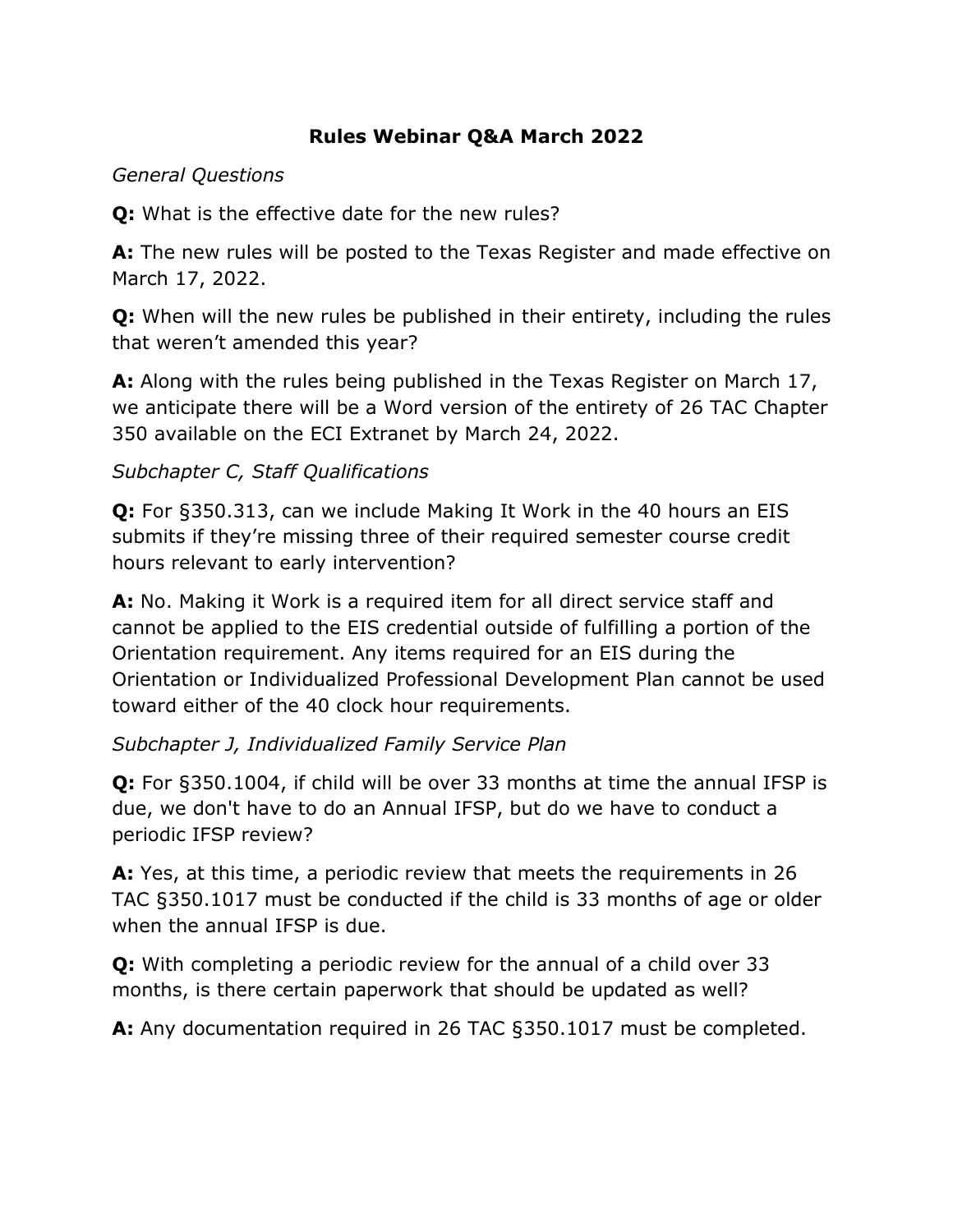**Q:** In §350.1004, will the periodic review that's completed if the child was 21 months of age or older on the date of the previous initial or annual IFSP need two disciplines present?

**A:** The periodic review must meet the requirements in 26 TAC §350.1017.

**Q:** For §350.1004, if a child is 34 months when the annual meeting is due, do we need to do an Annual IFSP, no IFSP, or a Periodic Review?

**A:** Because this child was 21 months or older on the date of the previous initial or annual IFSP, meaning the child will be 33 months or older when the annual meeting is due, a periodic review will need to be conducted.

**Q:** For §350.1007, on the interim annual would we have the person caring for the child in the parent's absence sign the IFSP?

**A:** If an interim annual IFSP is needed, and all requirements are met, you should get the signature of the person caring for the child on the IFSP if that person participated in the IFSP. However, you should be sure to get the parent's signature as soon as possible, and before providing services. This can be electronic as long as it complies with HIPAA and FERPA laws.

**Q:** Regarding §350.1007, what if parent is out of the country and can't make it back in time for annual IFSP? Can we complete an interim?

**A:** In order to conduct an interim IFSP, the following requirements must be met:

- The parent is available to provide written consent.
- The parent is unable to attend an annual meeting to evaluate the IFSP.
- The reason for their absence is beyond the parent's control.
- The ECI contractor has access to the child to continue providing services (e.g., at daycare, staying with a relative).

If the parent is out of the country for a reason beyond their control and is unable to attend an annual meeting to evaluate the IFSP but can still provide written consent and the contractor still has access to the child, an interim can be completed.

**Q:** Will TKIDS be updated to reflect the changes?